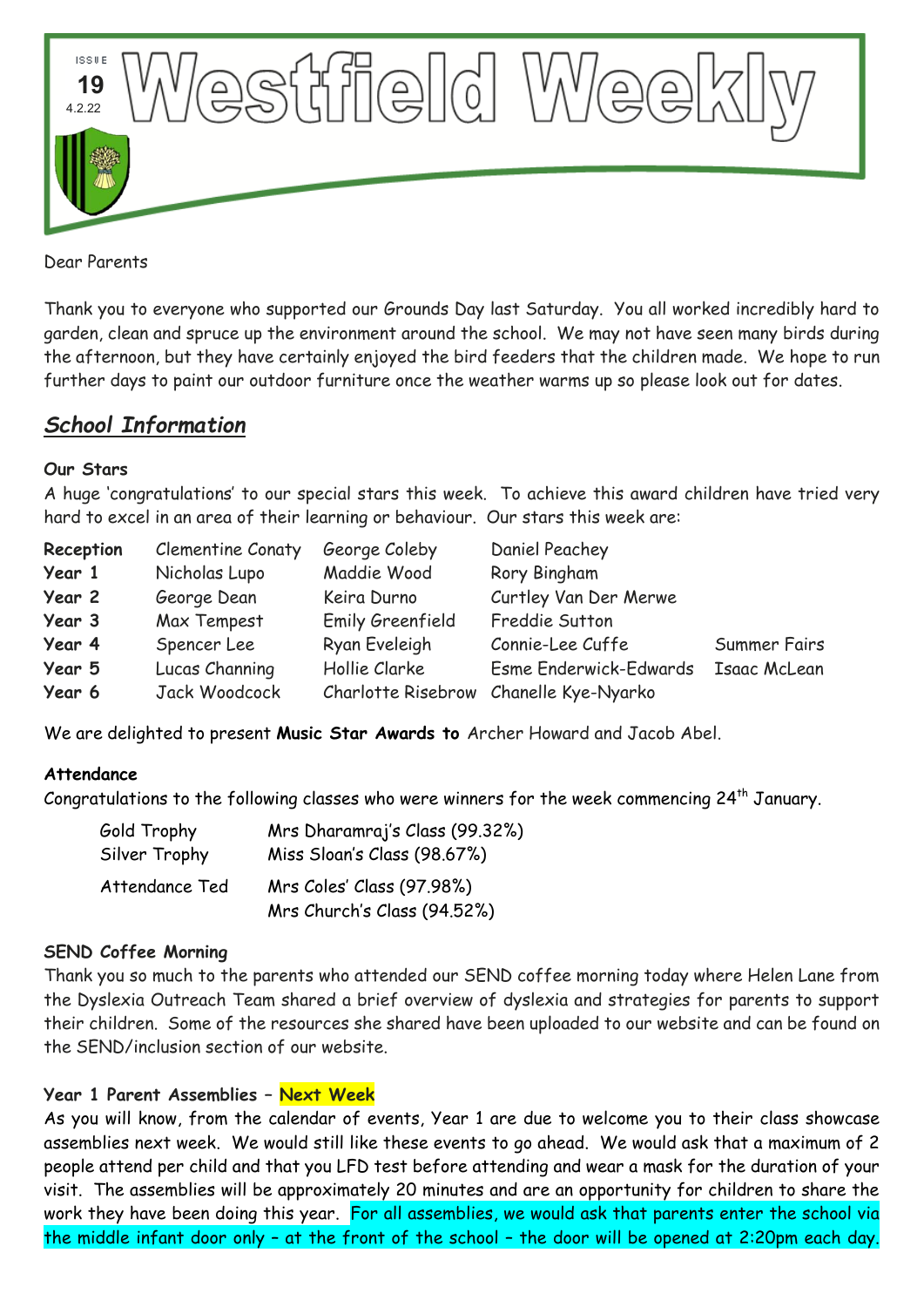Please rest assured that seating will be distanced in the hall in line with COVID measures. Assemblies will be held as follows:

<mark>Y1C</mark> will hold their assembly at <mark>2:30pm on Monday 7<sup>th</sup> February</mark>.

Y1W will hold their assembly at 2:30pm on Wednesday 9<sup>th</sup> February.

Y1H will hold their assembly at 2.30pm on Thursday 10<sup>th</sup> February.

We are very much looking forward to welcoming you for these special events.

#### **School Lunches**

A reminder that Tuesday 8th February is the deadline for ordering meals for the first week back after half term. The kitchen will not be able to accommodate for any unordered meals.

### **Lunchtime Supervisor Vacancies**

We are currently seeking to appoint a lunchtime supervisor. The hours are Monday to Friday during term time -  $1\frac{1}{2}$  hours per day, paid at £9.58ph. If you, or anyone you know is interested, please request an application form from the school office. Please note that all employees are subject to an enhanced DBS check.

### **Safer Internet Day**

On Tuesday 8th February, Bourne Westfield will be celebrating Safer Internet Day. Safer Internet Day is celebrated globally in February each year to promote the safe and positive use of digital technology for children and young people, and to inspire a national conversation about using technology responsibly, respectfully, critically, and creatively. Safer Internet Day 2022 will be celebrated with the theme 'All fun and games? Exploring respect and relationships online'.

Resources to support with keeping your children safe online can be found [here](https://saferinternet.org.uk/safer-internet-day/safer-internet-day-2022/advice-for-parents-and-carers) and include a range of activities including creating a Family Online Safety Plan and Family Fortune style games. We would love to see any activities you and your family have enjoyed.

### **Arts Around Town – Bourne - Friday 18th February from 10:00am to 3:00pm**

As part of SKDC's February half-term activity days, taking place across the district's four main towns, the centre of Bourne will be hosting a range of free family-friendly arts and crafts activities during the day on Friday 18<sup>th</sup> February.

Arts Around Bourne activities will take place in and around the Old Town Hall, Bourne Corn Exchange and the Darby & Joan Hall at the Well Head as well as in the pedestrian precincts of the town. Families will be able to enjoy and take part in music, street theatre, workshops and other performances, some of which will be linked to 'Bourne in Lights', a new event that will be happening on Saturday 19<sup>th</sup> March. There will also be a temporary skateboarding park near Bourne Corn Exchange for anyone to come to learn or practise skateboarding and scooter skills.

### **Bourne in Lights - Saturday 19th March from 6:00pm to 9:00pm**

This will be an evening of lights, projections, and illuminated entertainment to celebrate Bourne and its communities. Interactive light displays, musical installations, projected animations and illuminated street art by local children will be on display along North Street which will be closed to traffic for the evening. Local pubs, shops and food outlets are being encouraged to stay open late as it is hoped the event will be popular. The event is being organised by the Different Light Collective in partnership with Bourne Town Council, Bourne Events Group and SKDC.

**Oracy Challenge:** Make up a sentence imagining that it is an answer to a question (e.g. 'At the bus stop' or 'Because it was cold'.). Keep the sentence to yourself.